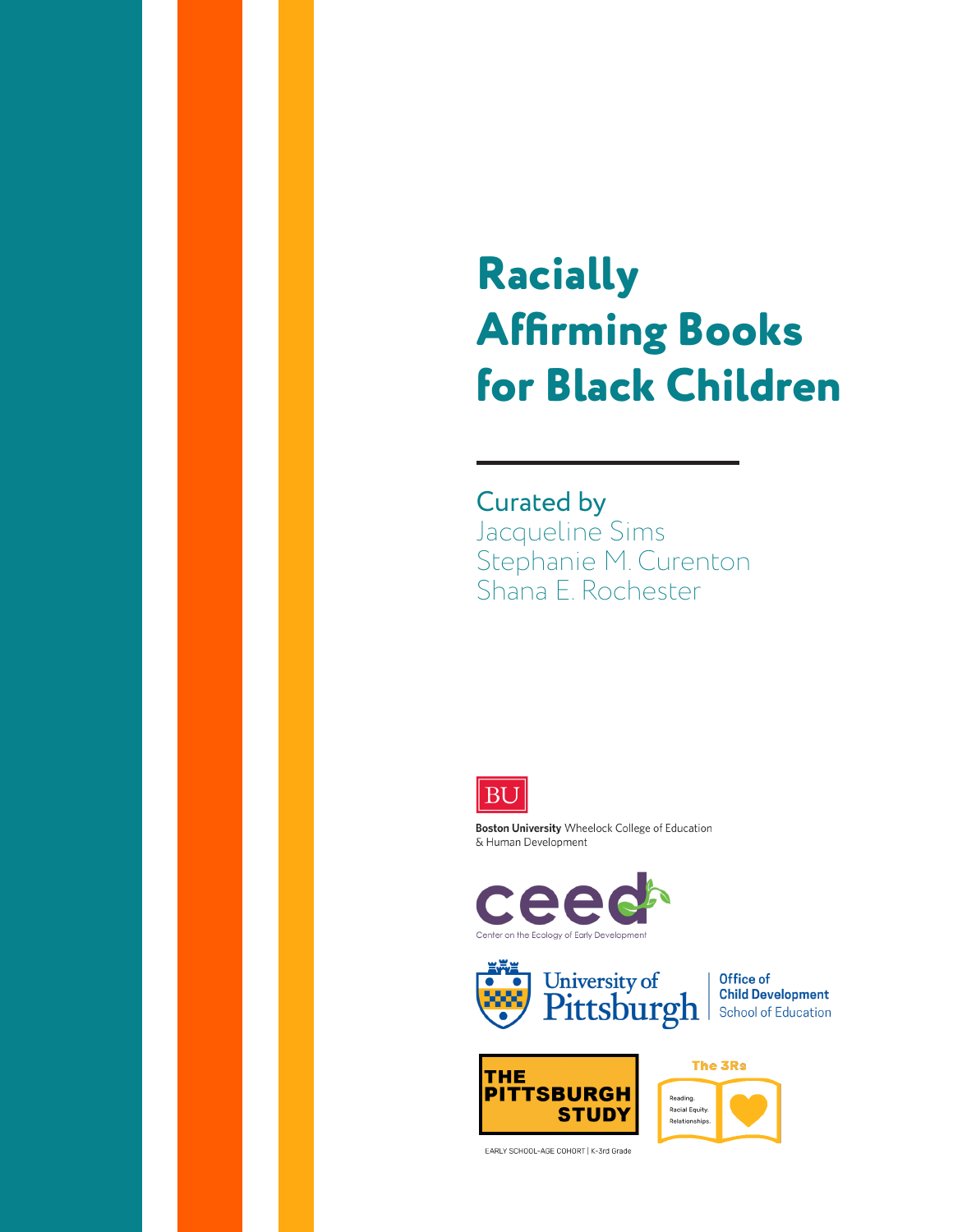As a group of scholars dedicated to promoting the thriving and wellbeing of Black children, inspiring children to read is important to us because for centuries, Americans of African descent were denied their global human right to literacy. As **[UNESCO](https://www.facebook.com/unesco/photos/literacy-is-a-fundamental-human-right-and-the-foundation-for-lifelong-learning-i/10153603479238390/)** explains:

## **Sources for Curation**

We want to acknowledge the other stellar sources that describe books for Black children. Our list was compiled based on book lists from the [Carnegie Library of](https://www.carnegielibrary.org/staff-picks/)  [Pittsburgh,](https://www.carnegielibrary.org/staff-picks/) [EmbraceRace,](https://www.embracerace.org/) [Positive Racial](https://www.racepride.pitt.edu/) [Identity Development in Early Education](https://www.racepride.pitt.edu/)  [\(P.R.I.D.E\),](https://www.racepride.pitt.edu/) [Raising Race Conscious Children,](http://www.raceconscious.org/childrens-books/) [Reading Ready Pittsburgh](https://www.readingreadypittsburgh.org/), [Story Shifters,](https://www.thestoryshifters.com/) and [We Are Kid Lit Collective.](https://wtpsite.com/) For a full list of books in each collection, as well as

their program's literacy resources, please see their specific project sites. To create our list, we cross-referenced books from the prior lists, added additional books based on recommendations from literacy scholars, and books from our own personal libraries. We created a wide-ranging list independent of authors and publishers and based on our professional knowledge as developmental psychologists and literary researchers. Our list spans interests and topics suitable for developmental periods from infancy to middle childhood (age 0-12); however, the reading levels may range into higher grades and should only be used as estimates. Our list will be updated annually and posted at [bu-ceed.org.](https://www.bu-ceed.org/) **Rationale Rationale Racially Affirming** 

> Funding for the creation of this book list was provided by [The Pittsburgh](https://www.chp.edu/research/pittsburgh-study) [Study](https://www.chp.edu/research/pittsburgh-study) via a subcontract to the Wheelock College Center on the Ecology of Early Development and funds from Boston University. The Pittsburgh Study is made possible in part through generous support from the Children's Hospital of Pittsburgh Foundation, University of Pittsburgh Department of Pediatrics, The Grable Foundation, and The Shear Family Foundation, with additional support for the Early School-Age Cohort provided by Remake Learning and the University of Pittsburgh School of Education. We are also grateful to the following people for their review and feedback: Adelia Davis, Ana Schcolnick, Sharon Geibel, Shannon Wanless, and Aisha White.

Sims, J., Curenton, S. M., & Rochester, S. E. (2020, July). Racially Affirming Books for Black Children (Age 0-12). Boston: Center on the Ecology of Early Development.

### **Acknowledgements**

## **Suggested Citation**

# **Books for Black Children**

**Baby Loves Gravity!** Author (A): Ruth Spiro Illustrator (I): Irene Chan

**I= Infant T= Toddler PK = Ages 3-5**

**K-12 denotes grade level**



**Recommended Age Guide**

**Hey Baby!** A/I: Andrea Pippins

**I Look Up To...Michelle Obama** A: Anne Membrino I: Fatti Burke

**Leo Can Swim** A: Anna McQuinn I: Ruth Hearson

#### **I, T, PK**

**Girl of Mine** A: Jabari Asim I: LeUyen Pham

**Global Baby Bedtimes** A: Maya Ajmera

**Little You** A: Richard Van Camp I: Julie Flett

**We Sang You Home** A: Richard Van Camp I: Julie Flett

**Whose Toes Are Those?** A: Jabari Asim I: LeUyen Pham

#### **I, T, PK, K**

**Corduroy** A/I: Don Freema

**Everywhere Babies** A: Susan Meyers I: Marla Frazee

**My Heart Fills with Happienss** A: Monique Gray Smith I: Julie Flett

**Shades of Black: A Celebration of Our Children** A: Sandra Pinkney

I: Myles Pinkney

**Goodnight Lab** A/I: Chris Ferrie

#### **T, PK**

**Lola Gets A Cat** A: Anna McQuinn I: Rosalind Beardshaw

**You Can Do It Too** A: Karen Baicker I: Ken Wilson-Max

#### **T, PK, K**

**Brown Boy Joy** A: Thomishia Booker I: Uzuri Designs

**Full, Full, Full of Love** A: Trish Cook I: Paul Howard

#### **T, PK, K, 1**

**In My Heart: A Book of Feelings** 

A: Jo Witek I: Christine Roussey

#### **PK**

**Grandma's Purse** A/I: Vanessa Brantley-Newton

**Happy to be Nappy** A: bell hooks I: Chris Rashka

**I Like Myself!** A: Karen Beaumont I: David Catrow

**Jambo Means Hello** A: Muriel Feelings

I: Tom Feelings

**I Just Want to Say Goodnight**

A/I: Rachel Isadora

**Last Stop on Market Street** A: Matt de la Peña I: Christian Robinson

**Moja Means One** A: Muriel Feelings I: Tom Feelings

**Peekaboo Bedtime** A/I: Rachel Isadora

**What's the Difference? Being Different is Amazing** A: Doyin Richards

**King of Kindergarten** A: Derrick Barnes

I: Vanessa Brantley-Newton

#### **PK, K**

**Daddy Calls Me Man** A: Angela Johnson I: Rhonda Mitchell

#### **PK, 1**

**All of Us** A/I: Carin Berger

**Love is in the Hair** A/I: Syrus Ware

**The Big Bed** A: Bunmi Laditan I: Tom Knight

**I Love My Hair!** A: Natasha Anastasia Tarpley I: E.B. Lewis

#### **PK-2**

**A Beach Tail** A: Karen Lynn Williams I: Floyd Cooper

**A Hat for Mrs. Goldman: A Story About Knitting and Love** A: Michelle Edwards I: G. Brian Karas

**A is for Activist** A/I: Innosanto Nagara

**Alma and How She Got Her Name** A/I: Juana Martinez-Neal

*"Literacy is a fundamental human right and the foundation for lifelong learning. It is fully essential to social and human development in its ability to transform lives. For individuals, families, and societies alike, it is an instrument of empowerment to improve one's health, one's income, and one's relationship with the world."* 

Therefore, we believe that literacy is as empowering as freedom itself, and our goal is to provide Black families with literacy resources that will cultivate a love of reading, provide different perspectives from which to view the world, and expand children's imaginations about what is possible. Our list of Racially Affirming Books for Black Children contains books featuring the full humanity of children of color, as main characters who show a wide range of emotions, ideas, and identities, who are learning about how their stories connect with others', or who are active agents in the fight toward justice.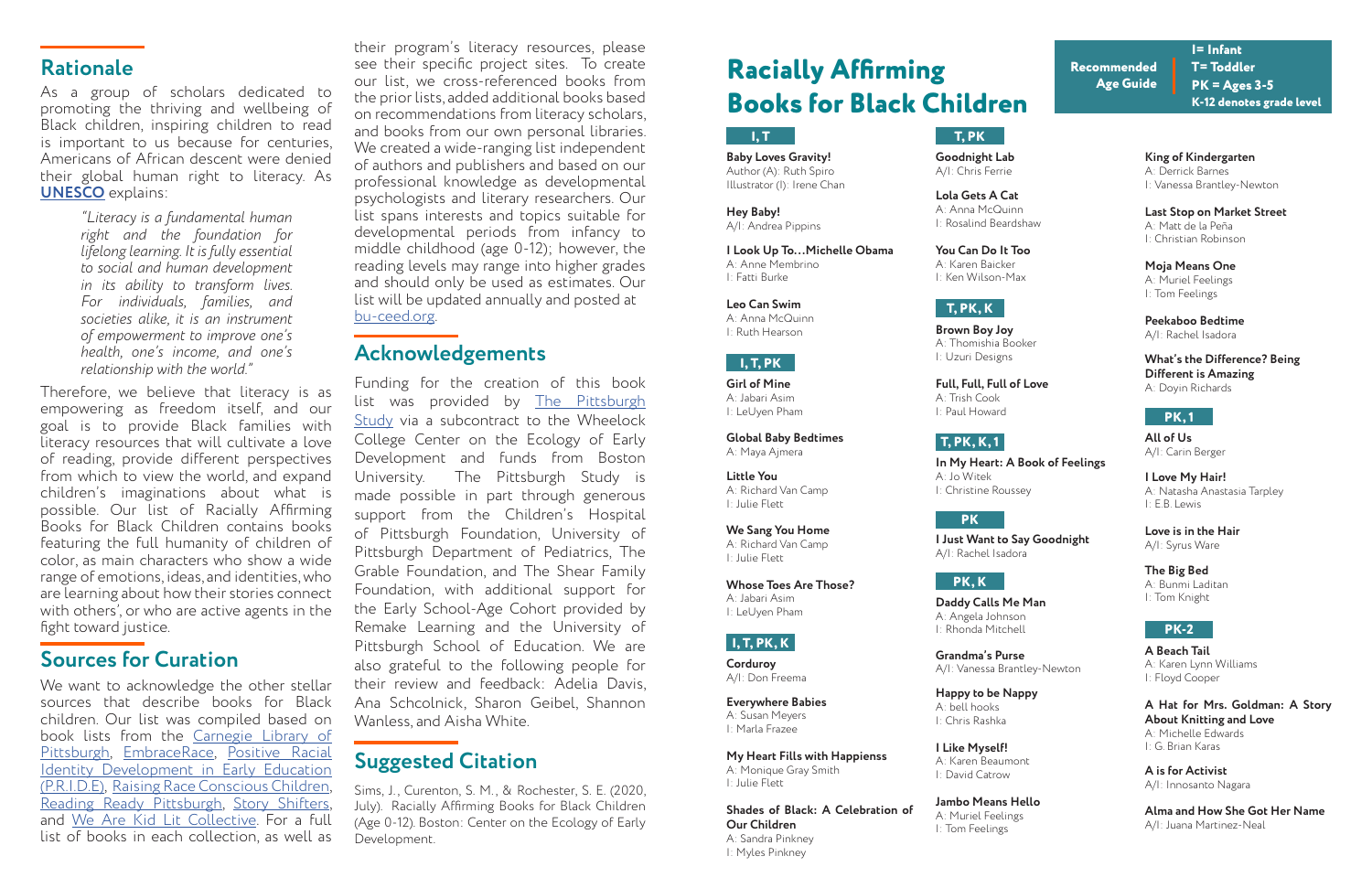**Bedtime Bonnet** A: Nancy Redd I: Nneka Myers

**I= Infant**

**T= Toddler PK = Ages 3-5 K-12 denotes grade level**

#### **PK-2 (cont.)**

**Recommended Age Guide**

**Big Hair Don't Care** A/I: Crystal Swain-Bates

**Bippity Bop Barbershop** A: E.B. Lewis I: Natasha Tarpley

**Bringing the Rain to Kapiti Plain** A: Verna Aardema I: Beatriz Vidal

**Brothers of the Knight** A: Debbie Allen I: Kadir Nelson

**Children Around the World** A/I: Donata Montanari

**Clemente!** A: Willie Perdomo I: Bryan Collier

**Emi's Curly Coily, Cotton Candy Hair** A: Tina Olajide I: Courtney Bernard

**Peter's Chair** A/I: Ezra Jack Keats

**So Much!** A: Trish Cooke I: Helen Oxenbury

**One Family** A: George Shannon I: Blanca Gomez

**The Camping Trip** A/I: Jennifer Mann

**Something Beautiful** A: Sharon Dennis Wyeth I: Chris K. Soentpiet

**Thunder Boy Jr.**  A: Sherman Alexie I: Yuyi Morales

**Wangari's Trees of Peace** A/I: Jeanette Winter

**Cool Cuts** A/I: Mechal Renee Rae

**Dear Dragon** A: Josh Funk I: Rodolfo Montalvo

**Drum Dream Girl: How One Girl's Courage Changed Music** A: Margarita Engle I: Rafael López

**Grandpa's Face** A: Eloise Greenfield I: Floyd Cooper

**Happy Hair** A/I: Mechal Renee Rae

**Harlem's Little Blackbird** A: Renee Watson I: Christian Robinson

**I Am Mixed** A: Garcelle Beauvais & Sebastian A. Jones I: James C. Webster

**If Your Monster Won't Go To Bed**  A: Denise Vega I: Zachariah Ohora

**Jabari Jumps** A/I: Gaia Cornwall

**Lola at the Library** A: Rosalind Beardshaw I: Anna McQuinn

**My Name is Celia/Me Llamo Celia** A: Monica Brown I: Puré Belpré

**Max and the Tag Along Moon** A/I: Floyd Cooper

**Mr. Scruff** A/I: Simon James

**My Brother Charlie** A: Holly Robinson Peete & Ryan Elizabeth Peete I: Shane Evans

**My Name is Yoon** A: Helen Recorvits I: Gabi Swiatkowska

**Mrs. Katz and Tush** A/I: Patricia Polacco

**Mufaro's Beautiful Daughters**  A/I: John Steptoe

**My Painted House, My Friendly Chicken, and Me**  A: Maya Angelou I: Margaret Courtney-Clarke **The Name Jar** A/I: Yangsook Choi

**The Night is Yours** A: Abdul Razak Zachariah I: Keturah A. Bobo

**The Ring Bearer** A/I: Floyd Cooper

**The Skin You Live In** A: Michael Tyler I: David Lee Csicsko

**Uncle Jed's Barbershop** A: Margaret King Mitchell I: James E. Ransome

**When God Made You** A: Matthew Paul Turner I: David Catrow

**We Are Family**  A: Patricia Hegarty I: Ryan Wheatcroft

**When I am Old with You** A: Angela Johnson I: David Soman

**I= Infant T= Toddler PK = Ages 3-5 K-12 denotes grade level**

**Recommended Age Guide**

#### **PK-2 (cont.)**

**Count On Me** A/I: Miguel Tanco

**If I had a Raptor** A/I: George O'Connor

#### **PK-3**

**All are Welcome** A: Alexandra Penfold I: Suzanne Kaufman

**All the Colors We Are: The Story of How We Get our Skin Color** A: Katie Kissinger I: Chris Bohnhoff

**Ashanti to Zulu: African Traditions** A: Margaret Musgrove I: Leo & Diane Dillon

**Astro Girl**  A/I: Ken Wilson Max

**Brown Sugar Babe** A: Charlotte Watson Sherman I: Akem

**Chicken Soup, Chicken Soup** A: Pamela Mayer I: Deborah Melmon

**Child of the Civil Rights Movement** A: Paula Young Shelton I: Raul Colon

**Don't Touch My Hair** A/I: Sharee Miller

**Double Bass Blues** A: Andrea J. Loney I: Rudy Gutierrez

**Dancing in the Wings** A: Debbie Allen I: Kadir Nelson

**God Bless the Child**  A: Billie Holiday & Arthur Herzog Jr. I: Jerry Pinkney

**Everywhere, Wonder** A: Matthew Swanson I: Robbi Behr

**Grace for President** A: Kelly S. Dipucchio I: LeUyen Pham

**Hair Love** A: Matthew A. Cherry I: Vashti Harrison

**Hair Dance** A: Dinah Johnson I: Kelly Johnson

**Hands Up!** A: Breanna McDaniel I: Shane W. Evans

**Hey Black Child!** A: Useni Eugene Perkins I: Bryan Collier

**I Walk With Vanessa: A Story About A Single Act of Kindness** A/I: Kerascoët

**He's Got the Whole World in His Hands** A/I: Kadir Nelson

**Her Stories: African American Folktales, Fairy Tales, and True Tales** A: Virginia Hamilton I: Leo & Diane Dillon

**I Am Human: A Book of Empathy** A: Susan Verde I: Peter H. Reynolds

**John Henry** A: Julius Lester I: Jerry Pinkney

**Joys of Being a Little Black Boy** A: Valerie Reynolds I: Chris Turner

**June Peters, You Will Change the World One Day** A: Alika Turner

I: Naafi N Rohma

**Just Like Me** A/I: Vanessa Brantley-Newton

**Knock Knock: My Dad's Dream for Me** A: Daniel Beaty

I: Bryan Collier

**Love** A: Matt de la Peña I: Loren Long

**Lubna and Pebble** A: Wendy Meddour I: Daniel Egnéus

**Mama Mable's All Gal Big Band Jazz Extravaganza** A/I: Annie Sieg

**My Princess Boy** A: Cheryl Kilodavis. I: Suzanne DeSimone

**Marisol McDonald Doesn't Match** A: Monica Brown I: Sara Palacios

**Please, Baby, Please** A: Spike Lee & Tonya Lewis Lee I: Kadir Nelson

**Overground Railroad** A: Lesa Cline Ransome I: James E. Ransome

**Octopus Stew** A/I: Eric Velasquez

**Princess Hair** A/I: Sharee Miller

**Sail Away, poems by Langston Hughes** A: Langston Hughes I: Ashley Bryan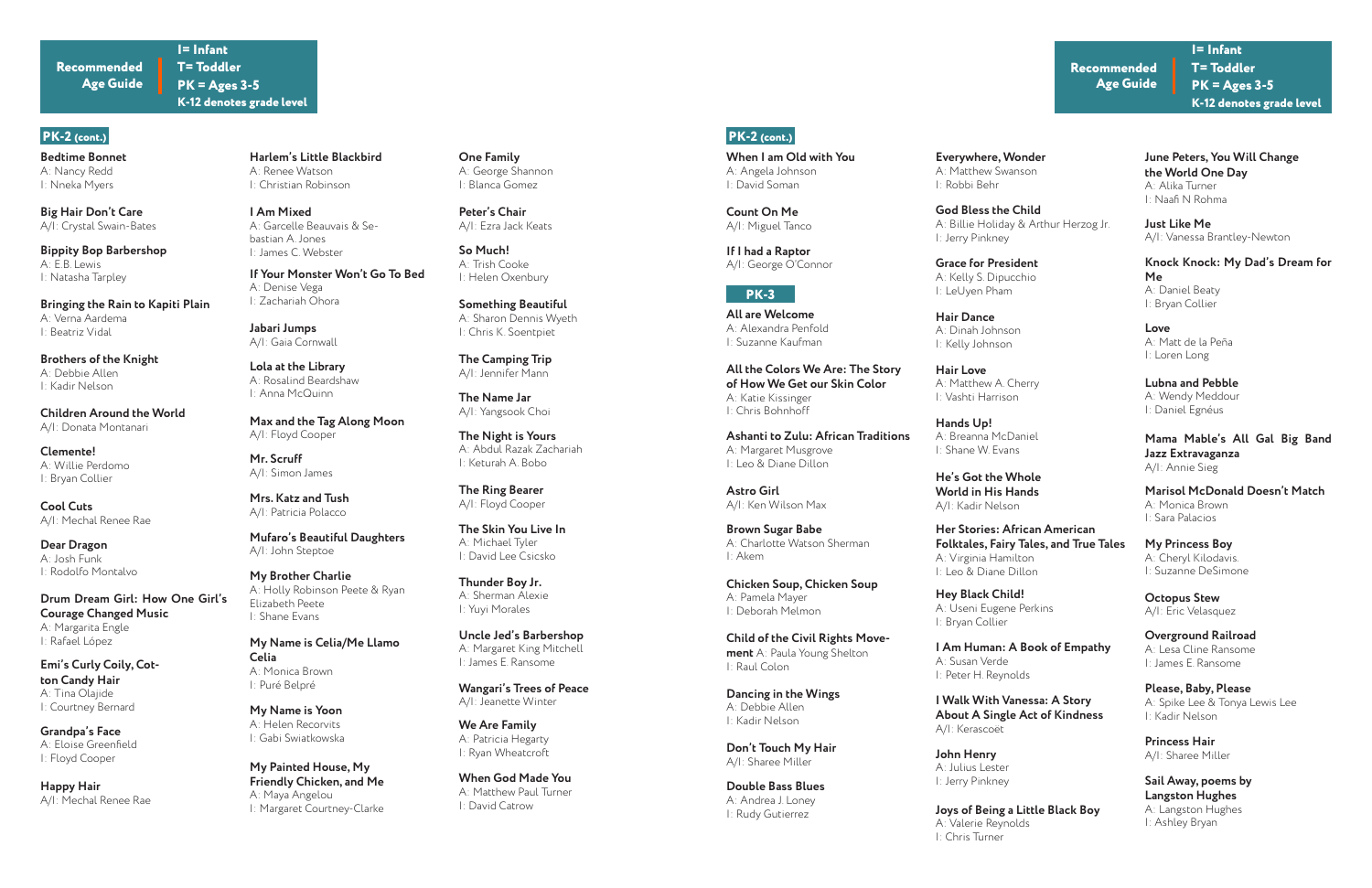**I= Infant**

**T= Toddler PK = Ages 3-5 K-12 denotes grade level**

#### **PK-3 (cont.)**

**Recommended Age Guide**

**Show Way** A: Jacqueline Woodson I: Hudson Talbott

**Not So Fast Songolo** A/I: Niki Daley

A: Sharon Dennis Wyeth I: Chris K. Soentpiet

**The Word Collector** A/I: Peter H. Reynolds

**Trombone Shorty** A: Troy Andrews I: Bryan Collier

**The Day Gogo went to Vote: South Africa, 1994** A: Elinor Sisulu I: Sharon Wilson

**More-igami** A: More-igami I: G. Brian Karas

> **Sewing Stories: Harriet Powers' Journey from Slave to Artist** A: Barbara Herkert I: Vanessa Brantley-Newton

**Africa Dream** A: Eloise Greenfield I: Carole Byard

**Yes I Can!: A Story of Grit** A: Mari Schuh I: Mike Byrne

**I Am Enough** A: Grace Byers I: Keturah A. Bobo

**Firebird** A: Misty Copeland I: Christopher Myers

**I= Infant T= Toddler PK = Ages 3-5 K-12 denotes grade level**

**Recommended Age Guide**

#### **K-3 (cont.)**

**Seven Spools of Thread: A Kwanza Story** A: Angela Shelf Medearis I: Daniel Minter

> **Those Shoes** A: Maribeth Boelts I: Noah Z. Jones

**I'm New Here** A/I: Anne Sibley O'Brien

**The Day You Begin** A: Jacqueline Woodson I: Rafael López

**This Is The Rope** A: Jacqueline Woodson I: James E. Ransome

**The Other Side** A: Jacqueline Woodson I: E.B. Lewis

**White Water** A: Michael Bandy & Eric Stein I: Shadra Strickland

**Waiting for Pumpsie** A: Berry Wittenstein I: London Ladd

**Who's in Rabbit's House** A: Verna Aardema I: Diane Dillon

**Dragons in a Bag** A: Zetta Elliot I: Geneva B

**The Water Princess** A: Susan Verde & Georgie Badiel I: Peter H. Reynold

**Freedom Soup** A: Tami Charles I: Jacqueline Alcántara

#### **The Zero Dads Club**

A: Angel Adeyoha I: Aubrey Williams

**Earth Mother** A: Ellen Jackson I: Leo & Diane Dillon

**Black, White, Just Right** A: Marguerite W. Davol I: Irene Trivas

**Ron's Big Mission** A: Rose Blue & Corinne Naden I: Don Tate

**Let's Talk about Race** A: Julius Lester I: Karen Barbour

**The Soccer Fence: A Story of Friendship, Hope, and Apartheid in South Africa**  A: Phil Bildner I: Jesse Joshua Watson

**Shirley Chisholm is a Verb** A: Veronica Chambers I: Rachelle Baker

**Whale Snow**  A: Debby Dahl Edwardson I: Annie Patterson

**Violet's Music** A: Angela Johnson I: Laura Huliska-Beith

**What If...**  A: Samantha Berger I: Mike Curato

**Who Will I Be, Lord?** A: Vaunda Micheaux Nelson I: Sean Qualls

**White Socks Only** A: White Socks Only I: Tyrone Geter

**Young Pelé: Soccer's First Star** A: Lesa Cline-Ransome I: James E. Ransome

**Why War is Never a Good Idea** A: Alice Walker I: Stefano Vitale

#### **PK-5**

**A Dance Like Starlight: One Ballerina's Dream** A: Kristy Dempsey I: Floyd Cooper

**Come On, Rain** A: Karen Hesse I: Jon J. Muth

**Amazing Grace** A: Mary Hoffman I: Caroline Binch

**The Girl Who Spun Gold**  A: Virginia Hamilton I: Leo & Diane Dillon

**Why Mosquitos Buzz in People's Ears** A: Dinah Johnson I: Kelly Johnson

#### **K-1**

**The Colors of Us** A/I: Karen Katz

#### **K-1**

**Cendrillon**  A: Robert D. San Souci I: Brian Pinkney

**The Colors of Us** A/I: Cozbi A. Cabrera **Separate Is Never Equal: Sylvia Mendez and Her Family's Fight for Desegregation** A/I: Duncan Tonatiuh

#### **K-3**

**Ada Twist, Scientist**  A: Andrea Beaty I: David Roberts

**A Splash of Red, the Life and Art of Horace Pippin**  A: Michael Tyler I: David Lee Csicsko

**Cornrows** A:Camille Yarbrough I: Carole Byard

**Cornrows** A: Camille Yarbrough I: Carole Byard

**Crown: an Ode to the Fresh Cut** A: Derrick Barnes I: Gordon C. James

**I am Rosa Parks** A: Brad Meltzer I: Christopher Eliopoulos

**Keats's Neighborhood** A/I: Ezra Jack Keats

**Mama's Nightingale: A Story of Immigration and Separation** A: Edwidge Danticat I: Leslie Staub

**Max Loves Munecas** A: Zetta Elliot

**My Hands Sing the Blues: Romare Bearden's Childhood Journey** A: Jeanne Walker Harvey I: Elizabeth Zunon

**Preaching to the Chickens: The Story of Young John Lewis** A: Jabari Asim I: E.B. Lewis

**Someone New** A/I: Sharee Miller

**The Boy Who Became King: LeBron James the Children's Book** A/I: Anthony Curcio

**The Proudest Blue: A Story of Hijab and Family** A: Ibtihaj Muhammad & S.K. Ali I: Hatem Aly

#### **K-4**

**Before there was Mozart: The Story of Joseph Boulogne, Chevalier de Saint-George** A/I: Lesa Cline-Ransome

**Lillian's Right to Vote: A Celebration of the Voting Rights Act of 1965** A: Jonah Winter I: Shane W. Evans

#### **K-6**

**The Boy Who Never Gave Up: Stephen Curry the Children's Book** A/I: Anthony Curcio

#### **1-2**

**We March** A/I: Shane W. Evans

#### **1-3**

**Art from her Heart, Folk Artist Clementine Hunter**  A: Kathy Whitehead I: Shane W. Evans

**Carter Reads the Newspaper** A: Deborah Hopkinson I: Don Tate

**Don't Throw it to Mo!** A: David A. Adler I: Sam Ricks **Family Pictures/Cuadros de Familia** A: Sandra Cisneros & Pat Mora I: Carmen Lomas Garza

#### **Art from her Heart, Folk Artist Clementine Hunter**

A: Carole Boston Weatherford I: Jamey Christoph

**The Boy Who Harnessed the Wind** A: William Kamkwamba, Bryan Mealer I: Elizabeth Zunon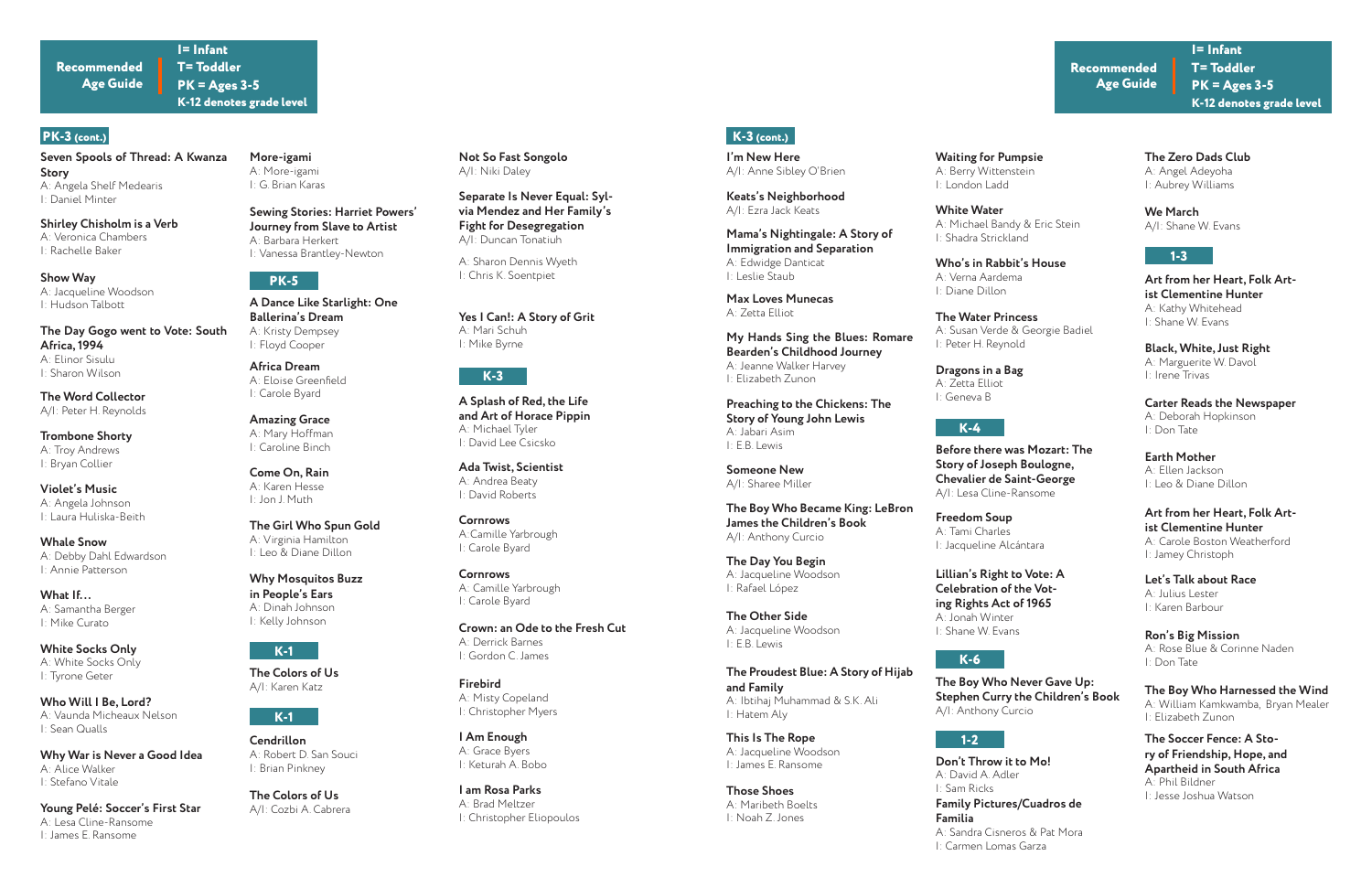**I= Infant**

**T= Toddler PK = Ages 3-5 K-12 denotes grade level**

#### **1-4**

#### **Recommended Age Guide**

**Daddy there's a Noise Outside** A: Kenneth Braswell I: Joe Dent & Julie Anderson

**Follow Chester!** A: Gloria Respress-Churchwell I: Laura Freeman

**Desmond Cole Ghost Patrol (Series)** A: Andres Miedoso

I: Victor Rivas

**Keena Ford (series)** A: Melissa Thomson I: Frank Morrison

**My Brother Martin: A Sister Remembers Growing Up with the Rev. Dr. Martin Luther King Jr.** A: Barbara Herkert I: Vanessa Brantley-Newton

**The Story of Ruby Bridges** A: Robert Coles I: George Ford

> **Ninth Ward** A: Jewell Parker Rhodes

**I= Infant T= Toddler PK = Ages 3-5 K-12 denotes grade level**

**Recommended Age Guide**

#### **3-6**

**As Good As Anybody: Martin Luther King Jr., and Abraham Joshua Heschel's Amazing March Toward Freedom**  A: Richard Michelson I: Raul Colón

**A Good Kind of Trouble**  A: Lisa Moore Ramée

**Clayton Byrd Goes Underground** A: Rita Williams-Garcia I: Frank Morrison

**Sit-In: How Four Friends Stood Up By Sitting Down**  A: Andrea Davis Pinkney I: Brian Pinkney

**In Daddy's Arms, I am Tall** A: Various Poets I: Javaka Steptoe

**The Girl Guide**  A: Marawa Ibrahim I: Sinem Erkas

**The Magnificent Mya Tibbs Series**

A: Crystal Allen I: Eda Kaban

**The Harlem Hellfighters: When Pride Met Courage** A: Walter Dean Myers & Bill Miles

**Twintuition (Series)**

A: Tia Mowry & Tamera Mowry

**One Crazy Summer** A: Rita Williams-Garcia

**Herstory: 50 Women and Girls Who Shook Up the World**  A: Katherine Halligan

I: Sarah Walsh

**Nelson Beats The Odds** A: Ronnie Sidney II I: Traci Van Wagoner & Kurt Keller

**The Story of Colors/ La Historia de los Colores: A Bilingual Folktale from the Jungles of Chiapas** A: Subcomandante Marcos I: Domitilia Domínguez

**I Know My Rights: Bill of Rights** A: Mysonne Linen & Heddrick McBride I: HH-Pax

**I Have a Dream, Too!** A: Jean Alicia Elster I: Nicole Tadgell

**Jump!: From the Life of Michael Jordan** A/I: Floyd Cooper

**Heart and Soul: The Story of America and African Americans** A: Kadir Nelson

**Henry's Freedom Box** A: Ellen Levin I: Kadir Nelson

**Little Rhino (Series)** A: Ryan Howard & Krystle Howard I: Erwin Madrid

**Joelito's Decision** A: Ann Berlak I: Daniel Camacho

**We Shall Overcome: The Story of Song** A: Debbie Levy I: Vanessa Brantley-Newton

#### **1-5**

**Chicken Sunday** A/I: Patricia Polacco

#### **2-5**

**Buzzing with Questions: The Inquisitive Mind of Charles Henry Turner** A: Robert D. San Souci I: Brian Pinkney

#### **2-6**

**12 Rounds to Glory: The Story of Muhammad Ali**  A: Charles R. Smith I: Bryan Collier

**Ellray Jakes (series)** A: Sally Warner I: Jamie Harper

**Meet Danitra Brown** A: Nikki Grimes I: Floyd Cooper

**The Secret River** A: Marjorie Kinnan Rawlings I: Leo & Diane Dillon

**American Immigration: Our History, Our Stories**  A: Kathleen Krull

> **Skit-Scat Raggedy Cat: Ella Fitzgerald** A: Jonah Winter I: Shane W. Evans

#### **3-8**

**Look What Brown Can Do!** A: T. Marie Harris I: Neda Ivanova

**Ellington Was Not a Street** A: Ntozake Shange I: Kadir Nelson

**The Usual Suspects**  A: Maurice Broaddus

#### **3-9**

**Gone Crazy in Alabama** A: Rita Williams-Garcia

**Freedom Over Me: Eleven Slaves, Their Lives and Dreams Brough to Life by Ashley Bryan** A/I: Ashley Bryan

**America's Black Founders: Revolutionary Heroes & Early Leaders** A: Nancy I. Sanders

**Tar Beach** A/I: Faith Ringgold

**The Case for Loving: The Fight for Interracial Marriage** A: Selina Alko I: Sean Qualls

#### **2-4**

**Ballerina Dreams: From Orphan to Dancer** A: Michaela & Elaine DePrince I: Frank Morrison

**The Book Itch: Freedom, Truth, and Harlem's Greatest Bookstore** A: Vaunda Micheaux Nelson I: R. Gregory Christie

**Tiny Stitches: The Life of Medical Pioneer Vivien Thomas**  A: Gwendolyn Hooks I: Colin Bootman

**Vera Vance: Comics Star (After-School Superstars)** A: Claudia Mills I: Grace Zong

**Whoosh!: Lonnie Johnson's Super-Soaking Stream of Inventions** A: Chris Barton I: Don Tate

**Anything Can Happen in Mrs. Whynot's Room** A: Mrs. Jayne E Peters I: Traci Van Wagoner

**At the Crossroads (Rise and Shine)**A: Rachel Isadora

**Rad American Women A-Z: Rebels, Trailblazers, and Visionaries who Shaped Our History . . . and Our Future!** A: Kate Schatz I: Miriam Klein Stahl

**Chasing Space Young Readers' Edition**  A/I: Leland Melvin

**Dough Boys** A: Paula Chase

**From the Desk of Zoe Washington** A: Janae Marks

**Harriet Tubman**  A: Ann Petry

**Hidden Figures Young Readers' Edition** A: Margot Lee Shetterly

**In Search of the Thunder Dragon** A/I: Sophie and Romio Shrestha

**New Kid** A/I: Jerry Craft

**So Done** A: Paula Chase

**Streetcar to Justice: How Elizabeth Jennings Won the Right to Ride in New York** A: Amy Hill Hearth

**Streetcar to Justice: How Elizabeth Jennings Won the Right to Ride in New York** A: Tonya Bolden & Cokie Roberts I: Eric Velasquez

#### **3-7**

**Moon Girl and Devil Dinosaur (Series)** A: Amy Reeder & Brandon Montclare I: Natacha Bustos

#### **4-6**

**Not My Idea: A Book About Whiteness**  A/I: Anastasia Higgenbotham

**Strange Fruit: Billie Holiday and the Power of a Protest Song** A: Gary Golio I: Charlotte Riley-Webb

**We Are the Ship: The Story of Negro League Baseball** A/I: Kadir Nelson

#### **4-7**

**Black Pioneers of Science and Invention** A: Dr. Louis Haber